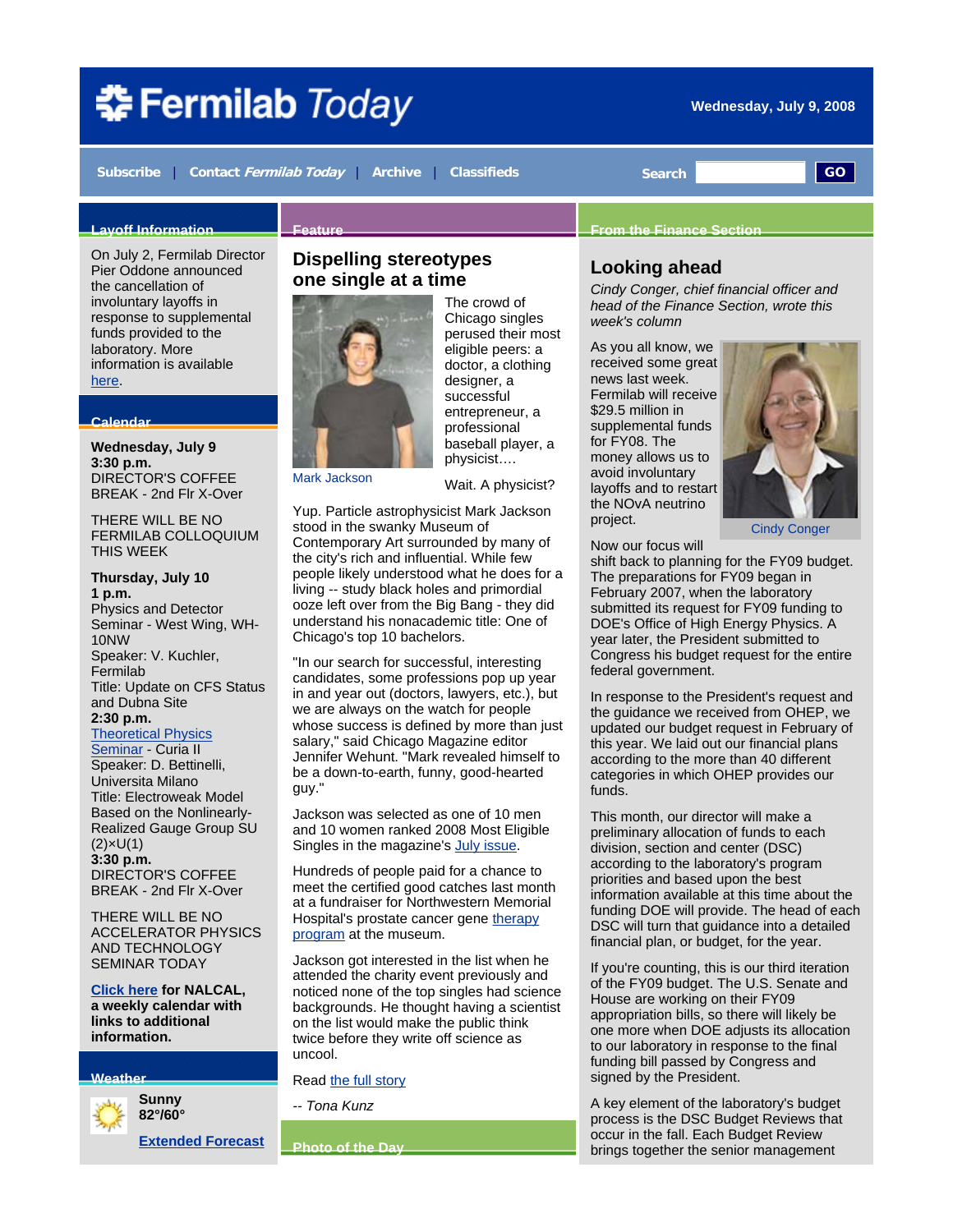#### **Weather at Fermilab**

#### **Current Security Status**

#### Secon Level 3

#### **Wilson Hall Cafe**

#### **Wednesday, July 9**

- Portabello harvest grain - Smart cuisine: roasted pepper & artichoke

quesadilla

- Hoisin chicken

- Smart cuisine: salmon Provencal
- Cuban panini
- Assorted slice pizza
- Pesto shrimp linguini w/leeks & tomatoes

## Wilson Hall Cafe Menu

#### **Chez Leon**

**Wednesday, July 9 Lunch**

- Stuffed portabella
- mushroom
- Salad of field greens
- Fresh fruit tarts

#### **Thursday, July 10 Dinner**

- Green bean, feta & walnut salad
- Medallions of beef
- w/cabernet sauce
- Roasted baby potatoes
- Vegetables of the season
- Pear tart

#### Chez Leon Menu

Call x4598 to make your reservation.

#### **Archives**

*Fermilab Today*

**Result of the Week**

**Safety Tip of the Week**

#### **ILC NewsLine**

#### **Info**

*Fermilab Today* is online at: www.fnal.gov/today/

Send comments and suggestions to: today@fnal.gov

#### **Sitting pretty**



TD's Lucy Litvinenko submitted this photo from July 3 of a bird sitting in a flower box behind the Industrial Central Building.

#### **In the News**

### **Fermilab saved from chopping block--for now**

#### **From** *Scientific American***, July 7, 2008**

A spending package signed into law last week by President Bush will provide enough cash to stave off the sacking of 90 employees at financially strapped Fermi National Accelerator Laboratory (Fermilab) in Batavia, Ill., the nation's leading particle physics lab.

Acting Deputy Secretary of Energy Jeffrey Kupfer told Fermilab it will receive a \$29.5 million infusion, including \$9.5 million for a key neutrino experiment planned to be completed in 2014.

But it remains to be seen whether Congress will dole out enough funds to keep the lab operating at its current capacity in fiscal year 2009.

The emergency spending measure was passed after Fermilab offered employee buyouts to ease a nearly six-month budget crunch triggered when lawmakers cut its funding by \$20 million from the year before.

Judy Jackson, a lab spokesperson, said that 50 workers took the buyout two weeks ago, even though the Senate had passed the bill and the president had signaled he would sign it. But she notes that Fermilab would have had to ax another 90 employees if the new funds, part of \$62.5 million forked over to the U.S. Department of Energy's Office of Science, had not been approved.

#### Read more

**In the News** 

#### **Office of Science announces new funding plan**

team and all DSC heads or their designees. Each DSC head presents what can be accomplished with the budget, the funding shortfalls that might exist and the impact of those shortfalls. The reviews serve as an important "peer review" and provide an annual forum for senior management to fully understand each organization's financial plan.

FY08 taught us that budgeting for a government-funded entity like ours can be a roller-coaster ride. May FY09 be a smoother trip!

#### **Safety Update**

#### **ES&H weekly report, July 8**

This week's safety report, compiled by the Fermilab ES&H section, lists no reportable injuries. One injury from April was reclassified as a reportable injury. Since that incident, the laboratory has worked 72 days without a reportable injury. Find the full report here.

Safety report archive

#### **Announcements**

#### **Have a safe day!**

#### **Performance reviews due**

It is the time of year to reflect on our past year's performance. Please note that completion of the following portions of the review process must occur in July 2008:

- 2007-2008 accomplishment report (completed by employee July 15)
- 2007-2008 performance review form (completed by manager in July)

You will also set goals for the 2008-2009 review period after your initial discussions with your manager in July. If you have any questions about the performance review process, please contact the Employee Relations department.

#### **Tevatron featured on "Modern Marvels" TV show**

The History Channel will show the premiere of "Modern Marvels: Crashes" on Thursday, July 10, at 8 p.m. CDT. The program includes a five-minute section on the proton-antiproton "crashes" that the Tevatron collider produces. A film crew came to Fermilab in April to interview scientists and film the segment.

#### **Accelerated C++ Short Course**

On August 4, Fermilab will offer the first session of Accelerated C++: A Short Course in Practical Programming by Example. The eight-session course teaches computer programming in modern standard C++. Participants receive TRAIN